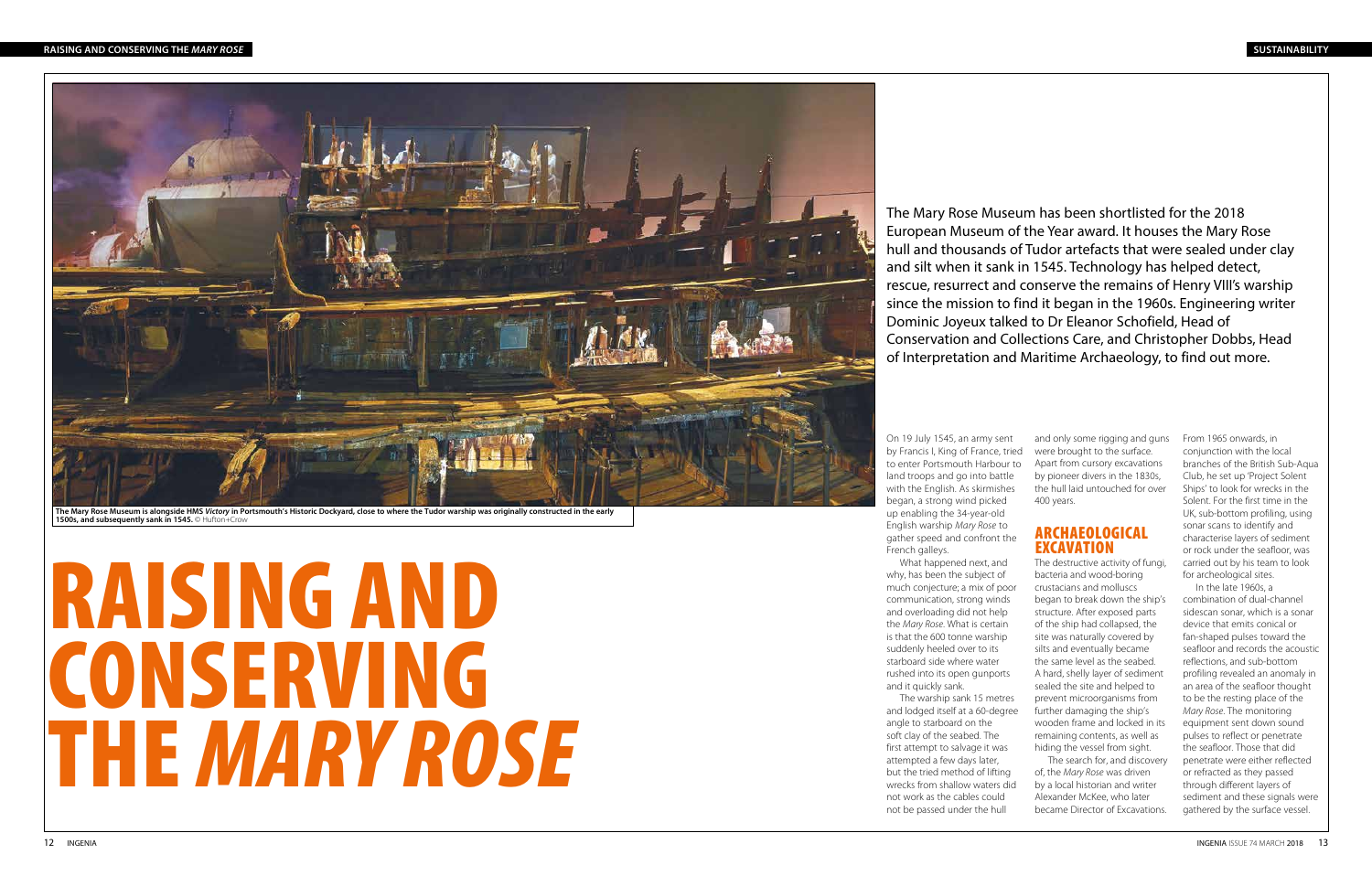### RAISING THE *MARY ROSE*

A second geophysical survey using two pingers operating at frequencies of 5 and 12 kilohertz discovered four more anomalies. This was sufficient enough to point the search team to the vessel's resting place.

A team of volunteer divers explored the area. Using water jets and airlifts, they began to excavate and were encouraged by the appearance of stray pieces of timber. The breakthrough came in May 1971 when a diver found three of the port frames of the *Mary Rose*.

The silt had preserved the buried items and divers began to bring a veritable Tudor treasure trove to the surface. Between 1979 and 1982, 28,000 dives brought up 19,000 artefacts, including cannons, gun carriages, wooden tankards and even nit combs. The objects went into 'passive' storage to stop any deterioration before conservation could begin.



**The crane lifting the Mary Rose hull out of the Solent, lying on its yellow cradle, is an image that millions of TV viewers retain from the memorable morning of Monday 11 October 1982** © Christopher Dobbs/Mary Rose Trust

further funding raised under the patronage of HRH The Prince of Wales, meant that the project attracted enough finance and expertise to attempt to raise the hull.

## BACK TO LAND

The dives had revealed a significant part of the hull, which was shown to be worth saving. There was plenty of publicity around the sunken ship with the world's first live underwater broadcast taking place on the wreck site. This, and consultants and contractors,

There were few precedents for raising centuries-old sunken ships onto dry land. The most relevant was the Swedish 17th century warship *Vasa*, which had been lifted to the surface of Stockholm harbour 20 years before. There is a strong link between the teams who work on the *Mary Rose* and the *Vasa*, who continue to contact each other at all levels, be it for conservation, research or even museum activities.

The *Vasa* had been lifted using cable slings passed underneath the hull, which were then attached to two pontoons above and gradually raised. The *Vasa* had rested upright on the sea bed and had most of its hull intact. However, this was not the case with the *Mary Rose* and so a new method toward the hull due to a had to be developed.

In 1979, a meeting of salvage

structural engineers and naval architects agreed that it should be possible to reinforce and recover the hull. Although the remaining hull was an open shell, rather than a complete cross section with transverse strength, a plan was drawn up [*see Raising the* Mary Rose].

On 11 October 1982, media gathered from all over the world and an estimated 60 million people watched the raising of the hull on television. Above the water, a giant floating crane called *Tog Mor*  took the strain and transferred the hull frame onto the cradle as divers monitored the process on the seabed. The crane winched the cradle very slowly to the surface, where the hull encountered air again for the first time in 437 years.

There was an initial scare when the filming showed one corner of the frame slipping mistakenly applied strop and some securing pins. However, shortly after, the crane placed

the yellow frame on a barge and took it to Portsmouth Historic Dockyard's dry dock number three, close to where Henry VIII had the warship built nearly 500 years before.

### PRESERVING THE HULL

For the first few weeks of 'passive holding', a pumping system kept the timber work of the *Mary Rose* soaked, enabling thousands of litres of seawater a minute to pass over it. The ship's conservators then switched this to freshwater and a chilling system held the water at 2°C to discourage microorganisms. They then placed a temporary building around the hull, which was to stay in place for the next 30 years to enable both public viewing and a controlled environment.

Left exposed to air to dry out, the ship's wooden structure would have collapsed and shrunk as the water evaporated from its cellular structure. The



The first step of the plan to lift the *Mary Rose* tackled the problem of 'bottom suction', whereby the ship was embedded within the silt and clay of the seabed. This was achieved using 12 hydraulic jacks raising a lifting frame slowly [*Figure 1*], over a period of several days, up its four legs.

A network of bolts and internal lifting wires was created, rather than the traditional salvage method of using external strops. This spread the loading of the lift across the entire structure of the hull, avoiding the need for heavy stiffening inside the hull. Each of the 67 main lifting points had a bolt passed through the hull that, when tightened down onto the internal and external spreader plates, acted as clamps to hold the hull firmly together. The salvage diving team fitted a further 103 bolts to act as additional clamps.

Once each section of the hull was wired up to the lifting frame, the hull was undercut to find the next row of backplate positions. This meant that the divers always worked under areas of the hull that were held up from above. The divers carried out this work using a combination of a water jet to cut through the hard clay with a 150-milliimetre airlift to extract the spoil [*Figure 2*]. It was too dark and murky to see anything, so the team placed steel rods in the bolt holes that helped the divers to locate the next area by feel.

The team carried out this work during 1982, with an October deadline for the lift. At that point, the newly exposed hull would be at the mercy of winter tides and currents that would be archaeologically damaging. Nevertheless, the last two months represented diving marathons for the professional divers, staff and Royal Engineers working to the underwater salvage timetable.

Babcock Power Construction commissioned a lifting frame and a cradle to place the *Mary Rose* into. Sub-contractor Barnshaws Section Benders used section drawings made from the archaeological surveys to produce beams that formed the cradle that would hold the 35-metre-long, 14-metre-high hull of the warship. The cradle, lined with air bags, dropped down beside the hull a few days before the lifting operation began.

Once the hull was hanging freely from the lifting frame, clear of the sea bed, it was transferred underwater to the cradle [*Figure 3*]. This supported the hull, which was sitting on inflated air bags, both below and above and meant that it was ready to lift.

*Christopher Dobbs, Head of Interpretation and Maritime Archeaology, and a member of the original salvage team, demonstrates how the* Mary Rose *was lifted in this short film www.youtube.com/ watch?v=tQiYpCJB6V0*



**When Henry VIII's flagship the** *Mary Rose* **heeled over with water rushing into the lower open gunports many men were trapped by the antiboarding netting on the upper deck, which was designed to stop raiders getting on. It is estimated that more than 400 men drowned that day**  © Geoff Hunt (artist)/Mary Rose Trust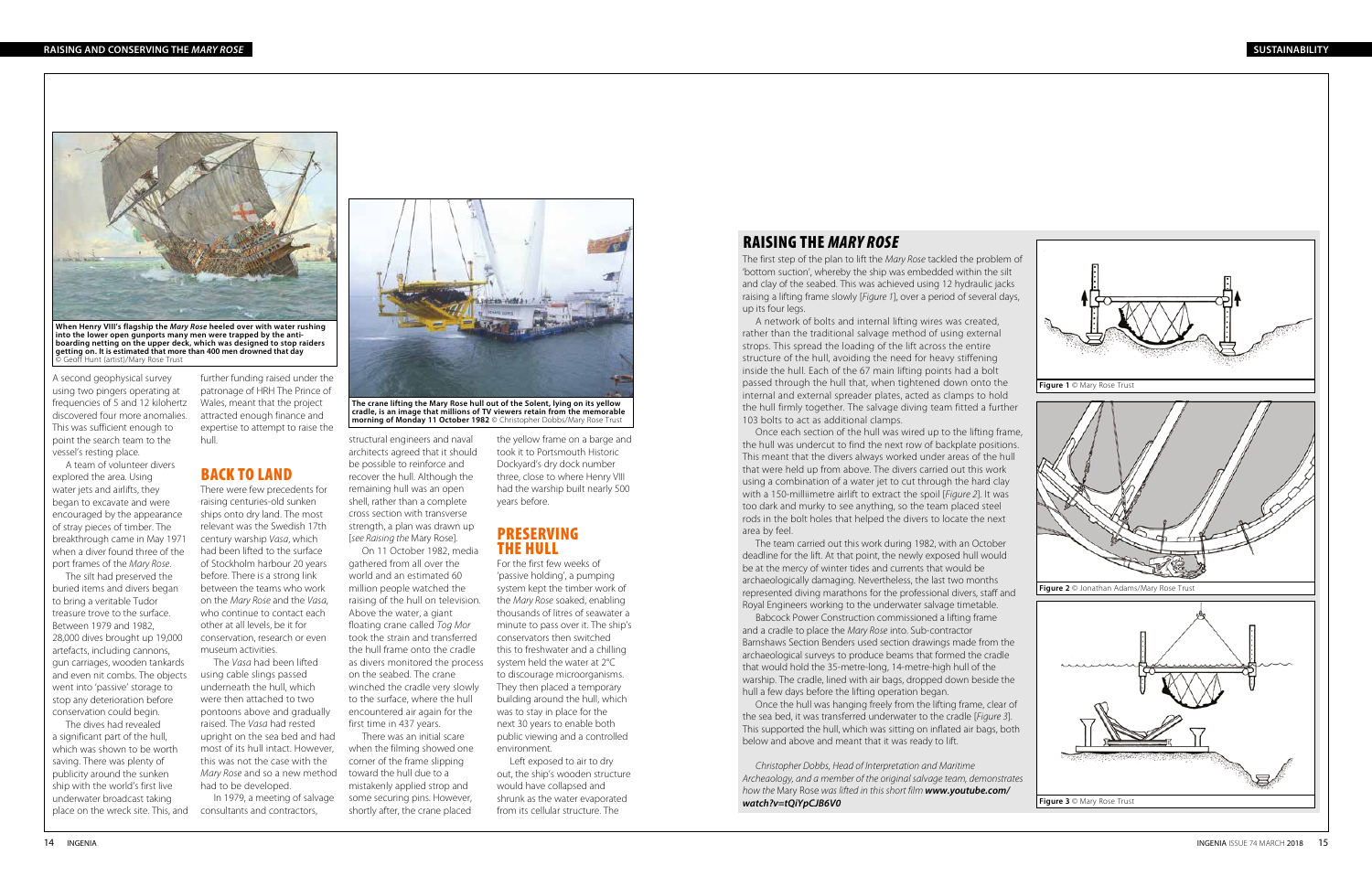# PEGGING ARCHAEOLOGICAL WOOD



**Sprays cover the Mary Rose hull with water in 1991. The hull is still on the same yellow cradle that lifted it out of the sea in 1982. It sits on the barge deck, which was cut away when it arrived at the dry dock, and rests on brick piles at a slight angle so that water and PEG solutions could drain away** © Mary Rose Trust

There are different grades of PEG according to how many repeated units of it (CH<sub>2</sub>-O-CH<sub>2</sub>) make up the polymer chain. PEG works by replacing water in cell cavities and partly by bonding onto hydroxyl groups in decayed cellulose fibres. PEG embeds wood in a stable matrix.

Different concentrations of PEG were tried for differing amounts of time to see what dimensional change there was to the warship's wood. These tests were also done to see what the end result would look like, as a heavy dose leaves the wood looking black and plastic-like. The Mary Rose Trust ethos has always been to conserve rather than restore and so went for a concentration that stabilised the hull with minimal change to its appearance.

determined by gel permeatation chromatography, the decision was made to turn off the sprays within the hot box and to start drying out the *Mary Rose*. A few years before, thanks to fundraising efforts and a generous allocation of Heritage Lottery funds, the Trust had started to prepare a new museum to house the hull and display its artefacts.

Since 2009, building work had been going on around the hot box and a new building had been devised from the inside out. It all developed from the hull sitting in the dry dock contained within the hot box. The hot box would switch from 28–30°C for PEG application to cooler 18–20°C for air-drying in 2013 and then the hot box would be taken down altogether a few years after the museum was opened. The logistics for maintaining the stable pegging and drying of the hull were complex [see *Controlling air flows* on page 18].

The end result was a building with a low elliptical shape that was partly designed to minimise the space around the hull and make it easier to maintain the temperature and humidity needed. The wooden-clad exterior was stained black as a nod to traditional boat sheds, and the interiors were decked out to reflect the dark conditions

freshwater soaking continued for a decade while the Mary Rose team worked with experts around the world to decide on the best method for conserving the hull. The team sent sample parts from the ship for testing in France by passing cold dry nitrogen over them and to Holland for controlled air-drying.

The Mary Rose team settled on using polyethylene glycol (PEG) to replace the water in the cellular structure of the wood. In the 1980s, the team that raised the Swedish warship *Vasa* sprayed this solution on the ship for 17 years, and the team that preserved the Bremen cog in Germany, a late medieval merchant ship, immersed the vessel in a giant tank of the solution for 18 years.

that the crew of the *Mary Rose* had to work in.

The museum opened in 2013 and the following year was named *Building Magazine* Project of the Year. At the end of 2015, the ship was sufficiently dry to take out the drying ducts and at the same time the hot box wall around the ship was taken down, expanding the volume around the ship from 9,000 m² (square metres) to  $12,000 \text{ m}^2$ . Air locks were fitted between the gallery and the ship hall to help prevent too rapid changes of humidity and temperature when visitors circulate. Glazing was installed in 2016 to allow unobstructed viewing for the first time, instead of peering through narrow windows in the wall. There are now nine galleries that visitors can view situated on three floor levels. Most of the artefacts on display are arranged opposite the corresponding decks of the hull where they would have been found or used.

## WHAT NEXT?

There have been plenty of firsts achieved with the raising and conserving of the *Mary Rose* and there are more advances that will be made in the coming years. Osteoarchaeology, the study of human remains, has made great advances thanks to the

Among the ongoing

discovery of the warship, as has archaeogenetics, which is the study of ancient DNA – the likely birthplaces of the ship's crew was determined by what was found in the enamel of their teeth. innovative projects that Dr Eleanor Schofield, Mary Rose Trust's Head of Conservation and Collections Care, is involved with now, is one monitoring the evolution of sulphur and iron in the warship as it dries. Her team has taken core samples measuring approximately five millimetres in diameter and 200 millimetres long to the Diamond Light Source synchrotron facility at Harwell in Oxfordshire since 2012. By accelerating electrons to near light-speed, Diamond generates brilliant beams of light from infrared to X-rays, the latter of which the team has used to determine how sulphur and iron compounds evolve in the Mary Rose's wood when exposed to air, and the associated threat level of destructive acid formation. Gradually, the researchers have been able to pin down the transformation of the sulphur within the wood. This study of the hull at a cellular and molecular level has established that the current controls of the hull's immediate environment are working but has given the researchers an

From 1994 to 2006, a lowgrade polymer with a short chain length was used, which goes further into the wood and is liquid at room temperature. Then from 2006 to 2013, a higher-concentrate PEG, which is a solid at room temperature, was artefacts and seawater, and



**The Mary Rose team soaks the wooden artefacts in PEG for a few years and then, because they still have water in them, freeze-dry them. At six metres long, the Mary Rose freeze dryer (right) is the largest in the country. The chamber freezes the items and any remaining water turns to ice. A vacuum then applies pressure that causes the ice to sublimate and turn straight from solid to gas. Because the water comes out very quickly, it means that the dimensional changes are minimal and the process is relatively quick. The gun carriages, for example, only took three months** © Mary Rose Trust

used that needed to be heated to approximately 28°C to form a solution in water. The chamber that contained the hull for all these years was dubbed 'the hot box', even more apt when, in the final few months, the temperature reached 30°C and the humidity was nearly 100%.

As well as stabilising the hull with PEG, further measures have protected the wood. One of the major enemies of sunken wrecks is the corrosive effects of iron. The *Vasa* warship has suffered greatly from this as the bolts, nails and metal fittings corrode, leaving iron deposits. It was also discovered that PEG corrodes iron and the PEG spray treatment can carry the iron deeper into the timber where it can catalyse the oxidation of sulphur, forming sulphuric acid.

The timbers on the Mary Rose hull were fortunately held together using trenails, hard wooden pegs. However, there was still some iron in the wood probably caused by nearby

the bolts used to salvage the hull needed to be replaced. Titanium bolts replaced the steel ones before the PEG spraying and titanium was used for the modern support beams that hold up the decks to this day.

Titanium was used because it is strong, light and inert, so would not corrode. A support system was designed whereby titanium beams ran along the main and upper decks. Titanium props were fitted in between as they are adjustable and give flexibility as the ship moves over time. Before the deck timbers were put back in place, the hull had to be turned into an upright position in a major engineering operation performed in 1985. It is not perfectly upright in relation to its keel as the structure is more comfortable leaning back at an angle of three to five degrees.

## BUILDING A MUSEUM

In 2013, when the correct level of PEG was reached, as *Osteoarchaeology, the study of human remains, has made great advances thanks to the discovery of the warship, as has archaeogenetics, which is the study of ancient DNA – the likely birthplaces of the ship's crew was determined by what was found in the enamel of their teeth*